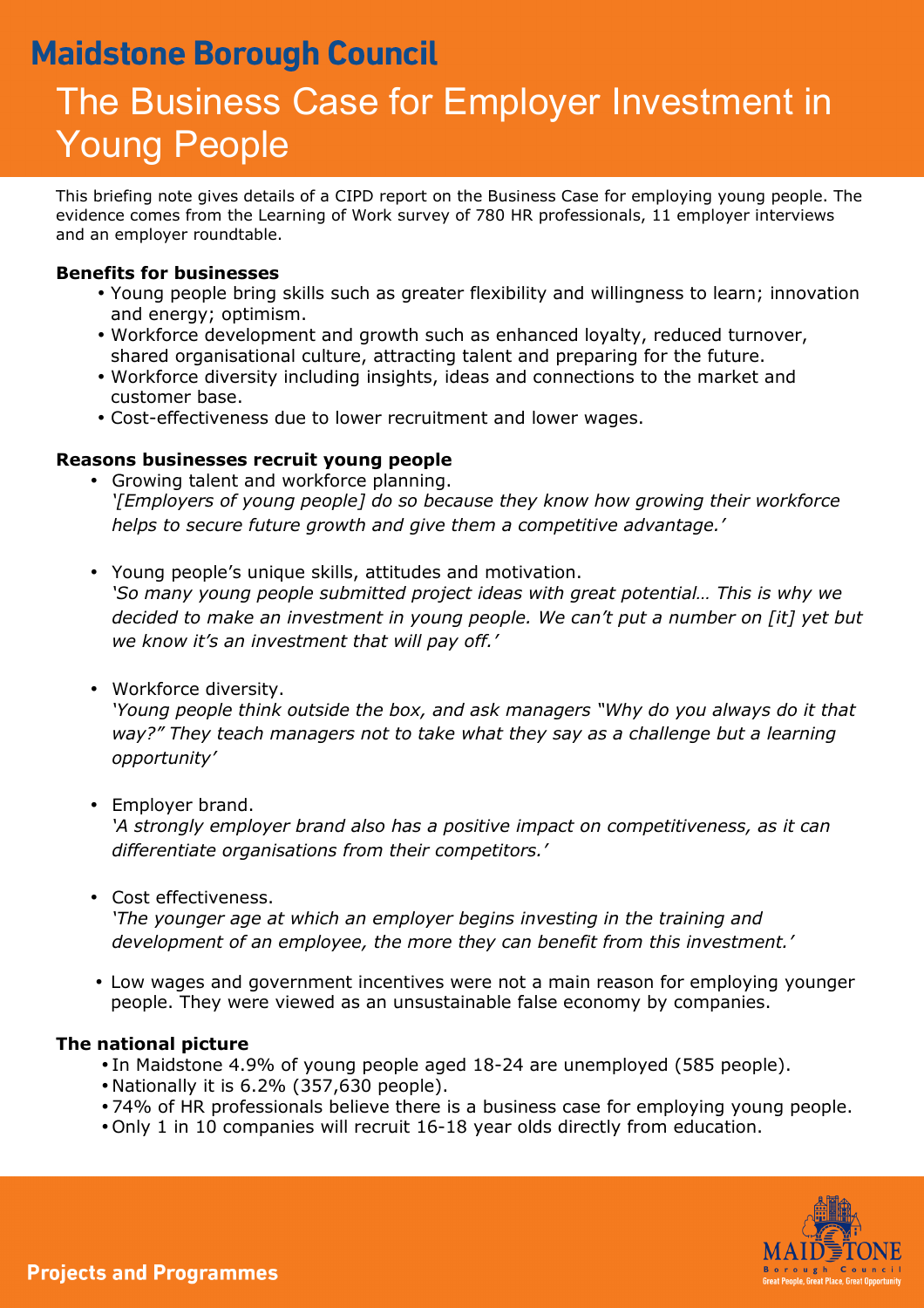- Less than 1/4 employers recruit anyone under 24 directly from education.
- Young people seen as a risk:
	- o Almost half of employers were fairly or very nervous that a school leaver with A Levels would have the skills for their business.
- Only half of employers planned to recruit a young person in the next year.
- Only 41% provide any access routes, such as apprenticeships for young people.
- Less than a third of organisations visit schools or highlight local career opportunities to young people.
- Managers see themselves as customers rather than actors within the education system. They expect education to produce job-ready workers.
- Short term interests dominate. Only 6% of companies look five years or more ahead when planning their workforce.
- Concern about the aging workforce with potential staff losses as high as 25 to 30% over the next 10 to 15 years.

#### **Problems recruiting young people**

- HR professionals don't know how to talk to young people for example asking those who have never worked about their work history.
- Managers have 'lost the skill to manage young people' and worry about the level of care they need to provide.
- Employers ask for graduates, even if the job doesn't require graduate level qualifications.
- Employers prefer to employ people who can hit the ground running.

#### **Experience of employing young people**

When asked why they recruited young people HR professionals' top answers were 'to grow the workforce' and to 'build the talent pipeline' (40% & 38% respectively.)

Employers who recruited young people were overwhelming satisfied (91%) with their recruits.

Nonetheless, 53% of employers think the young people they recruited did not get adequate careers guidance and 63% think that the young people they recruited lacked insight into the working world.

Top benefits of employing young people were:

- Willingness to learn (47%).
- Fresh ideas and new approaches (43%).
- Motivation, energy and enthusiasm (42%).

#### **Remaining challenges**

Main issues that employers had with government assistance:

- The lack of a 'joined up' skills and employment system of support for young people.
- The lack of direct support for employing young people.
- The need for better careers advice for young people, including alternatives to university like apprenticeships.